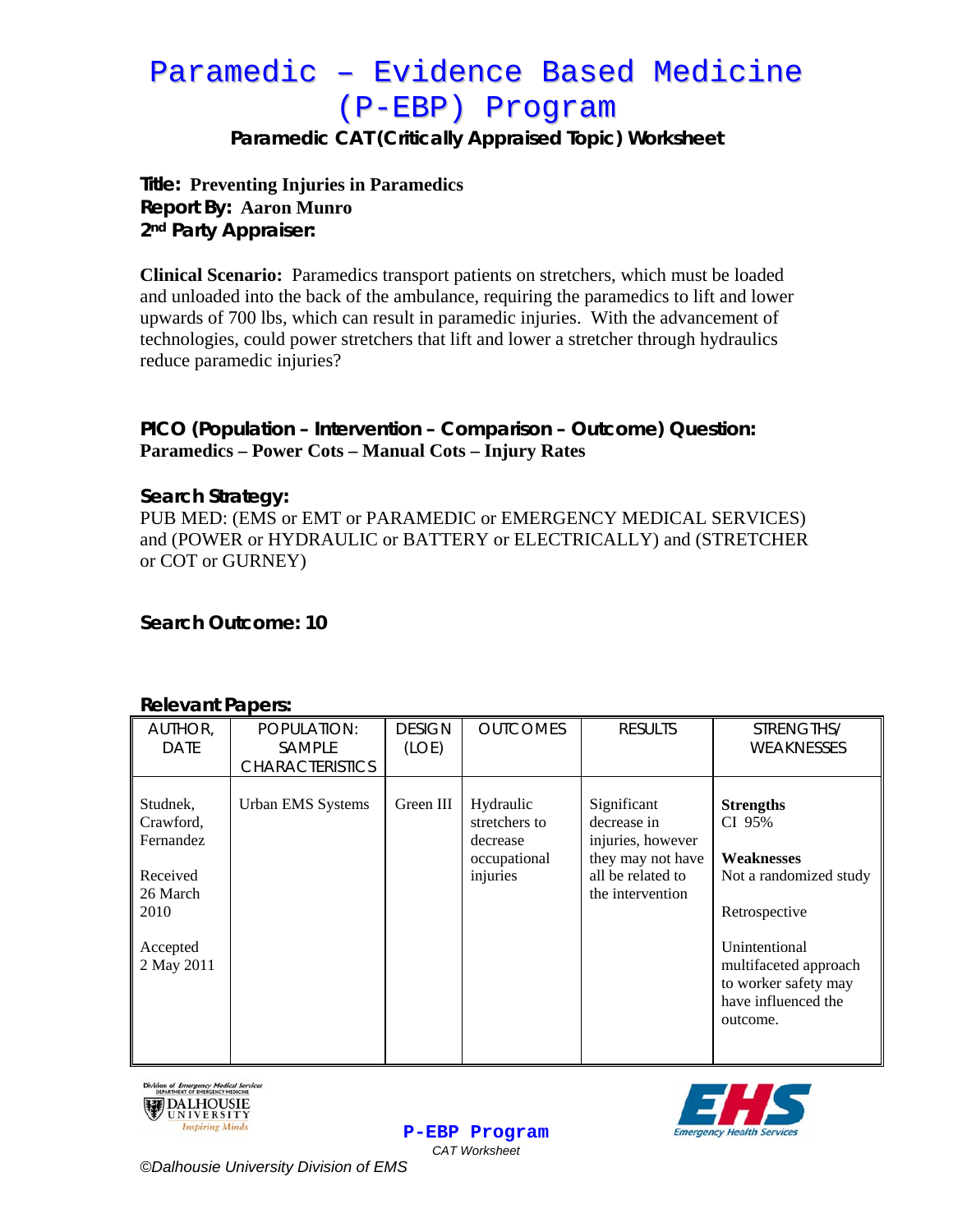| (P-EBP) Program                                      |                    |              |                                                                                                                                             |                                                                                                                                                                                                                                                                                                                                                                                                                 |                                                                                                                                                                                                                                                       |  |  |  |  |
|------------------------------------------------------|--------------------|--------------|---------------------------------------------------------------------------------------------------------------------------------------------|-----------------------------------------------------------------------------------------------------------------------------------------------------------------------------------------------------------------------------------------------------------------------------------------------------------------------------------------------------------------------------------------------------------------|-------------------------------------------------------------------------------------------------------------------------------------------------------------------------------------------------------------------------------------------------------|--|--|--|--|
|                                                      |                    |              |                                                                                                                                             |                                                                                                                                                                                                                                                                                                                                                                                                                 |                                                                                                                                                                                                                                                       |  |  |  |  |
| Fredericks,<br>Butt,<br>Hovenkamp<br>12 June<br>2009 | <b>EMS</b> Service | Green<br>III | To determine<br>the financial<br>impact of<br>manual vs<br>battery power<br>gurneys to lift<br>and lower<br>patients, on an<br>EMS service. | The battery<br>powered gurney<br>provides a<br>positive financial<br>impact for the<br>EMS service.<br>The battery<br>powered gurney<br>decreased injury<br>claims paid by<br>41% and a 62%<br>decrease in the<br>amount of claims<br>paid per<br>transported for<br>incidents<br>involving<br>gurneys. Claims<br>related to raising<br>and lowering the<br>gurney decreased<br>by 69% and 96%<br>respectively. | <b>Strengths</b><br>4 years worth of data<br>from a larger EMS<br>Provider.<br>Even through call<br>volume increased, study<br>continued to see<br>decrease in claims per<br>transport.<br><b>Weakness</b><br>Not a randomized study<br>Retrospective |  |  |  |  |

Paramedic – Evidence Based Medicine

#### **Comments:**

In both articles address aspects of the original PICO. The first article direct relates power cots to a reduction in injury rates, while the second article focused on the cost savings related to reducing injuries through power cots. There was very little drift from the original PICO.

**Consider:** *Why would you NOT change practice, based on this article?*

## **Clinical Bottom Line:**

Based on the evidence present, there is not enough evidence to support switching from manual to power stretchers. There are too many confounding factors which may have contributed to the reduction of injuries. The evidence suggests more research or additional trials are required. We would recommend a prospective study with a controlled group to generate the necessary evidence to support a recommendation on power stretchers.

#### **References:**

Studnek JR, Mac Crawford J, Fernandez AR. Evaluation of occupational injuries in an urban emergency medical services system before and after implementation of electrically powered stretchers. Appl Ergon. 2012 Jan;43(1):198-202. Epub 2011 May 31



**P-EBP Program** *CAT Worksheet* 



*©Dalhousie University Division of EMS*